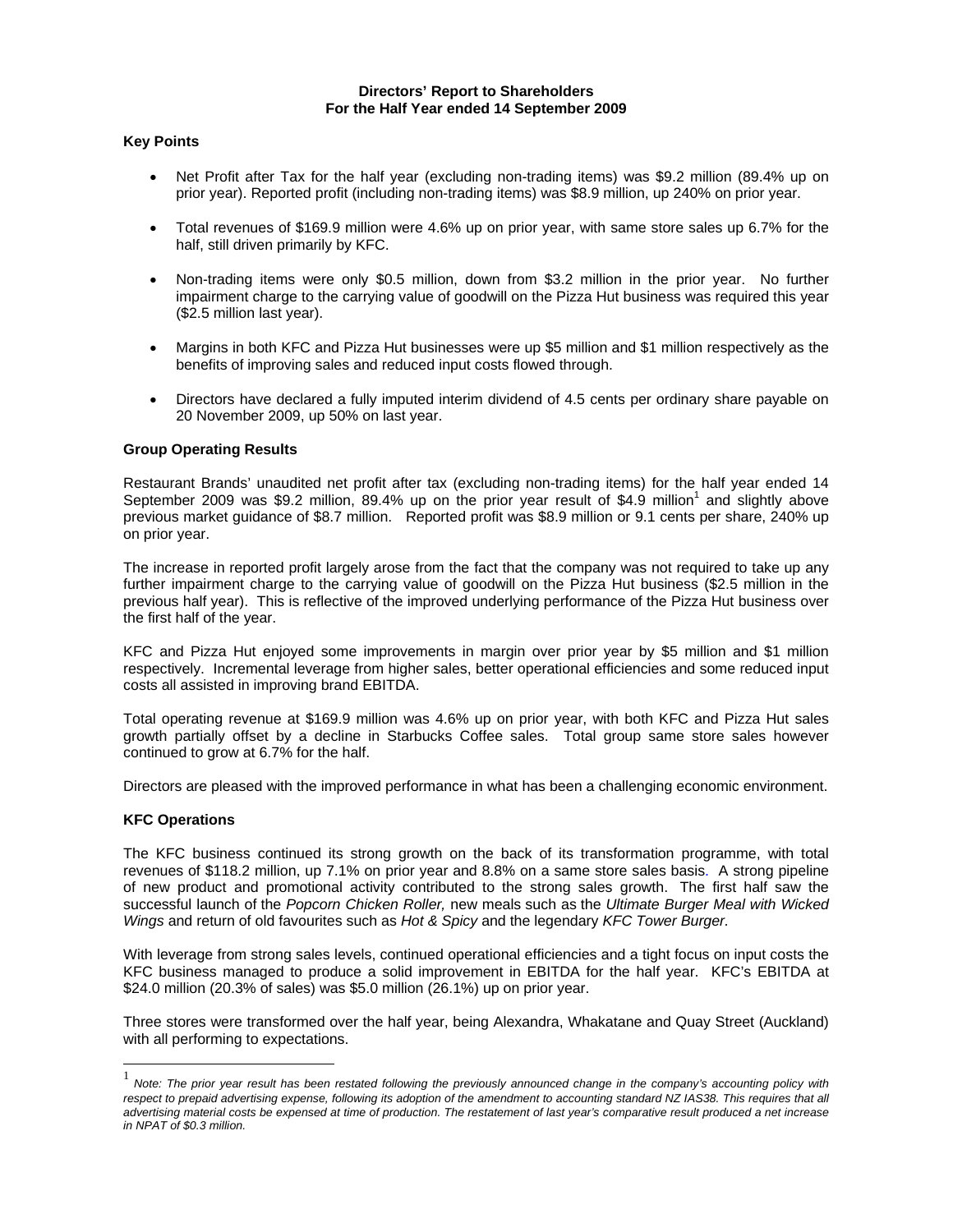A total of 37 stores have now been transformed of the 84 stores in the network, with another three stores expected to be completed by year end bringing the total transformations to almost 50% of the total. One new store will be opened in Greenlane (Auckland) by year end.

KFC store numbers are three down on prior year at 84.

#### **Pizza Hut**

The Pizza Hut business has begun to show signs of a turnaround in sales and earnings. It delivered same store sales growth of 5.2% for both the first and second quarters of the year, the first growth in the brand's sales for nearly four years. Pizza Hut achieved sales of \$35.4 million for the half, which were up 2.4% in total and 5.2% on a same store sales basis.

A number of new marketing initiatives were undertaken in producing this sales growth.

The business continues to be run very tightly. Strong operational controls over wastage and labour, loss prevention initiatives and some changes to menu with higher margin products have all assisted in improving margin. These activities, together with the leverage from higher sales growth, all assisted in producing a resulting EBITDA of \$2.2 million for the half, which was \$1.0 million or 85.9% up on prior year.

The company concluded an agreement with Yum! Restaurants International on the future of the Pizza Hut brand in New Zealand in June of this year. As previously explained, this agreement provides for Restaurant Brands' continued franchise of the brand, but with greater flexibility to sell down to independent franchisees. Directors believe that this is a most satisfactory outcome, enabling the company to maximise its return on its investment in the brand through retention or divestment.

Pizza Hut finished the half with 92 stores, of which seven were red roof restaurants.

## **Starbucks Coffee**

Continued weakness in coffee and food sales hampered the Starbucks Coffee performance for the half year. With total sales of \$16.1 million, down 7.1% on the prior year and 3.8% on a same store basis, this business lost some traction.

The lower sales also hampered profitability, with EBITDA of \$1.4 million down \$0.3 million or 17.4% on the previous year.

With management changes, a tighter emphasis on store efficiencies, a new food programme and the benefit of a higher exchange rate, it is planned to restore sales growth and profitability back to this brand by year end.

Store numbers at 42 did not change over the half, but were two down on the prior year.

## **Corporate & Other**

General and administration expenses at \$7.0 million were up 26.3% on the prior half year. This has largely arisen from some headcount increases as the underlying businesses have grown, and higher levels of incentive payments as the company enjoys higher levels of profitability. G&A costs, however, represent only 4% of total revenues.

Interest expense at \$0.8 million continues to fall (\$1.6 million down) against prior year as Restaurant Brands continues to see significantly lower borrowing levels and interest rates.

## **Non-Trading Costs**

Non-trading items of \$0.5 million were considerably lower than last year's \$3.2 million.

Last year's non-trading items included a \$2.5 million impairment charge taken up on the Pizza Hut business. With the turnaround in operating performance, there is currently no requirement to take up any further write downs.